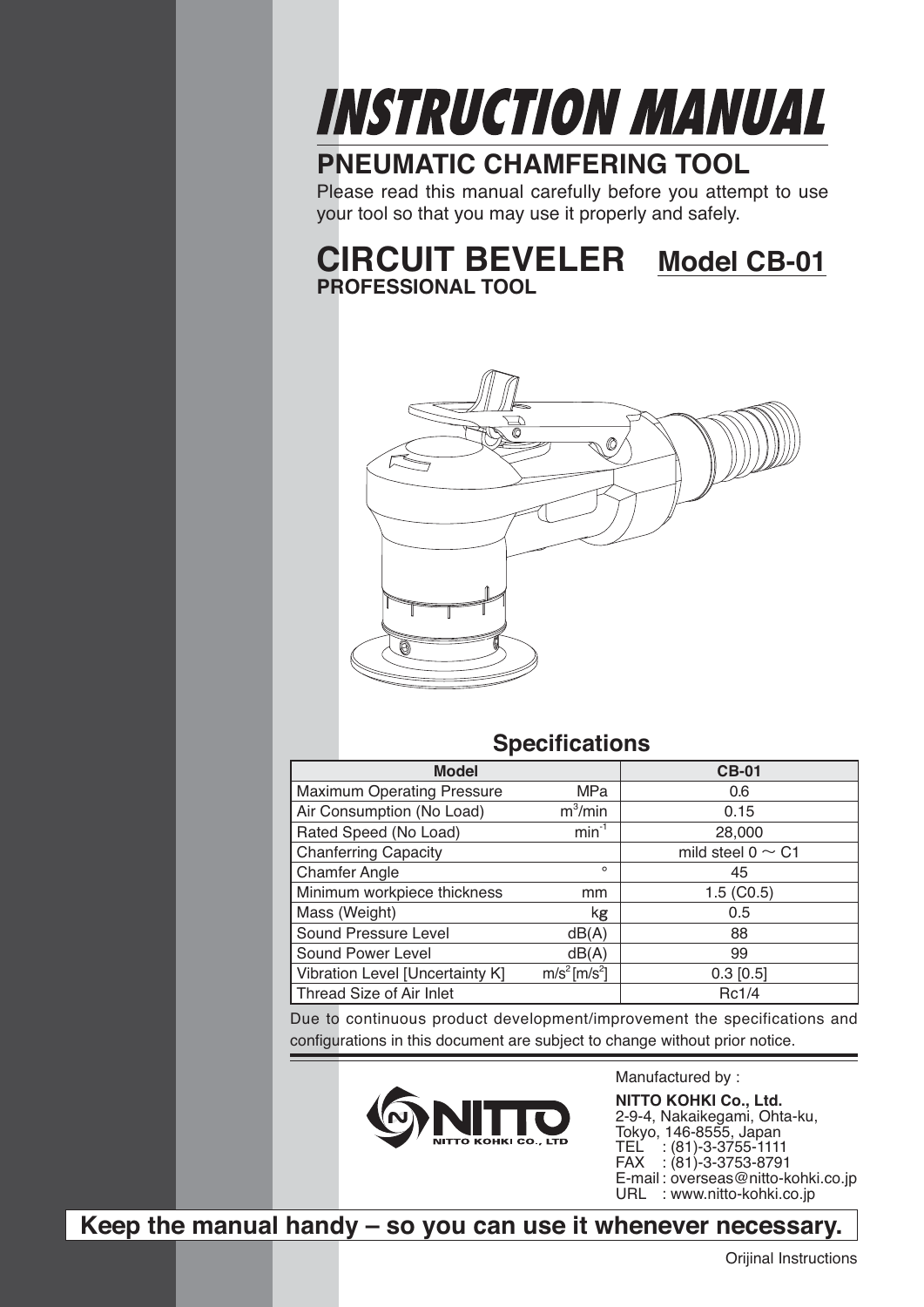Thank you very much for your purchase of this **Nitto Kohki products.**

Before using your tool, please read this manual carefully so that you may use it properly to get the most out of it.

**Please keep the manual handy - so you can use it whenever necessary.**

| · English      | : Please ask your dealer or<br>distributor for instruction manual<br>in local language(s).                    |
|----------------|---------------------------------------------------------------------------------------------------------------|
| ∙ German       | : Bitte fragen Sie Ihren Händler<br>nach eine Betriebsanleitung in<br>Landessprache.                          |
| $\cdot$ French | : S'il vous plait, veuillez demandez<br>á votre foumisseur de manuel<br>instruction en langue locale.         |
| · Spanish      | : Por favor, cantacte con su<br>distribuidor para el manual de<br>instrucciones en español.                   |
|                | · Portuguese : Por favor pessa ao seo agente<br>ou distribuidor o manual de<br>instrucces ih linguagen local. |
| · Italian      | : Per Manuale Istruzioni in lingua<br>locale Vi preghiamo di rivolgervi<br>al rivenditore o distributore.     |
| $\cdot$ Dutch  | : Vraag uw handelaar<br>om een nederladstalige<br>gebruiksaanwijzing.                                         |
| · Swedish      | : Be er lokala Åtreförsäljare eller<br>distributör om manualer pá<br>svenska.                                 |
| $\cdot$ Danish | : Venligst henvend Dem til<br>den danske distributør for<br>instructions manualer.                            |
| · Polish       | : Prosze pytac swojego dealera<br>lub dystrybutora o instrukcje<br>obslugi w jezyku localnym.                 |
| 中文             | :請向當地供應商或経銷商詢問中<br>文使用説明書                                                                                     |

### **CONTENTS page**

| 2. CHECK THE CONTENTS OF THE PACKAGE  4 |  |
|-----------------------------------------|--|
|                                         |  |
|                                         |  |
|                                         |  |
|                                         |  |
| 7. ORDERING SERVICE PARTS  8            |  |
|                                         |  |
|                                         |  |

### **PICTOGRAM**



Warning: It might be dangerous to operate the tool if the instructions supplied are not followed.

Using this tool improperly could result in serious injury. Read the instruction manual before using.



Always wear suitable eye protection.



Always wear suitable hearing protection.



Always wear respiratory protective equipment (PPE).

The following Safety notations are used throughout the manual to highlight safety precautions for the user and for the tool.



**WARNING:** Indicates a potentially hazardous situation which, if not avoided by following the intervalsed by following the intervalsed by following the intervalsed by following the intervalsed by following the intervalsed instructions given, could result in death or serious injury.

**CAUTION:** Indicates a potentially hazardous situation which, if not avoided by following the interval of the interval of the state of the interval of the interval demands instructions given, could result in injury or material damage.

Please note, however, that failure to observe safety precautions under the "  $\triangle$  Caution" category could result in a serious occurrence depending on the situation: please observe all safety precautions in the manual.

**Caution**: Important precautions for tool setup, operation and maintenance.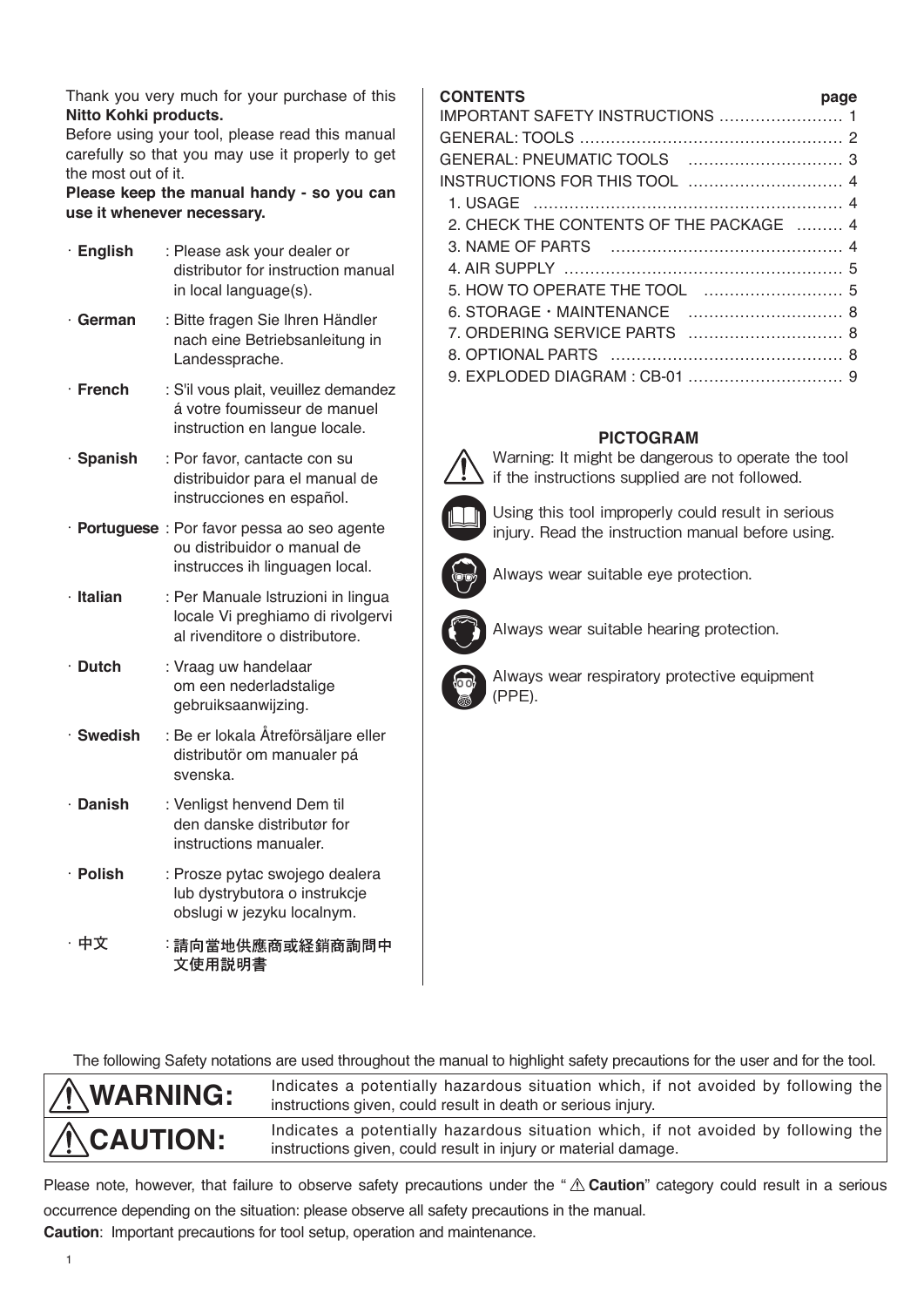# **IMPORTANT SAFETY INSTRUCTIONS**

When using the tool, please observe the safety precautions below to prevent possible accident or injury.

# **GENERAL: TOOLS WARNING**

### **TO OPERATORS**

● **Wear proper clothing for the type of work being done.**

Take care so that clothing, ties, hair, etc. will not become entangled with the moving parts. If items become entangled, it will cause the operator to be pulled towards the tool and lead to possible cause of accident or injury.

● **Always wear suitable eye protection.** 

Remember, regular glasses are not safety glasses. The lenses are only shock resistant, which will not give you sufficient eye protection you may need in your working environment.

● **Always wear suitable hearing protection.** 

● **Wear respiratory protective equipment (PPE).**  Wear respiratory protective equipment (PPE) when working in an environment where dust particles are generated in operation.

- **Avoid working posture that is too stressful.**  Always ensure a firm footing and well balanced posture.
- **Do not operate the tool if you are too tired.**
- **Never touch any moving parts of the tool when running.**

### **ABOUT WORK AREA**

### ● **Keep the work area clean.**

Cluttered work areas (e.g. workbench) invite accidents.

● **Carefully select the work area.** Do not expose the tool to rain. Do not use the tool in a wet or soaked area.

See that the work area is adequately illuminated.

- **Never work near inflammable liquid or in a potentially explosive atmosphere.**
- **Keep children away from the work area.** Keep children and unauthorized people away from the work area to avoid accident or injury.
- **Some tools generate high noise levels.** Check to be sure that the use of this tool conforms to all local noise regulations.

## **BEFORE OPERATION**

#### ● **Inspect tool before use.**

Before using, check that screws are securely tightened, that any protective cover or guard is securely in place, other parts are free from damage and that the tool runs as it should.

Check that moving parts are properly adjusted for positioning and tightened, that parts are free from damage and properly mounted, and that all other parts are in good condition for normal operation.

Should you find any damage to the protective cover or other part, replace it in accordance with the Operation Manual. If there are no instructions in the Manual, please contact the sales agent through which you have purchased your tool or an authorized dealer near you for repair.

Likewise, if a switch failure occurs, contact sales agent through which you have purchased your tool or an authorized dealer near you for repair. .

Do not use the tool if it does not start or stop with the start/stop switch.

#### ● **Securely mount cutter**

An improperly mounted cutter may fly out, causing possible damage to the tool or injury to the operator.

- **Always remove spanner, wrench, etc., once adjustment has been made with them.**
- **Use a tool appropriate for the application.** Avoid heavy-duty application that is beyond the capacity of the tool.
- **Do not use the tool for purposes other than what it is designed for.**

### ● **Do not abuse tool.**

Use tool in accordance with the specifications: you'll get the most out of it while ensuring safety.

● **Securely fasten workpiece in place.**

Use a vice or clamp to securely fasten the workpiece in place. It is much safer this way than holding it in your hand, allowing you to operate the tool with both hands.

### **ABOUT HANDLING**

#### ● **How to store tool.**

When the tool is not used, store it in a dry area and out of reach of children.

#### ● **How to carry tool.**

Do not touch the start switch while the tool is being carried.

● **Do not leave the tool unattended while it is running.**

Turn off the start switch and disconnect the tool from power source. Do not leave the work area until the tool comes to a complete stop.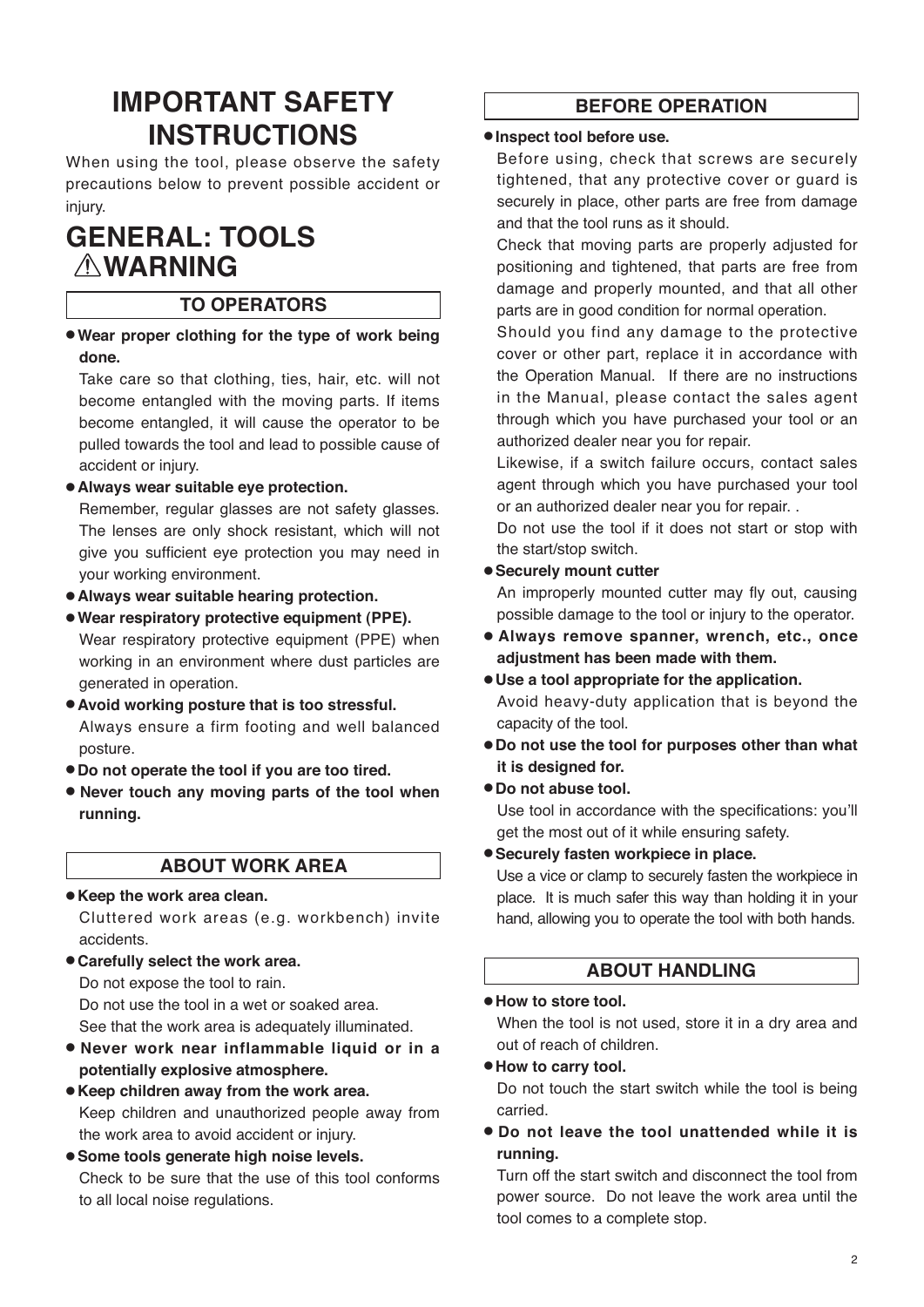### **MAINTENANCE/SERVICE**

#### ● **Do not take apart or modify tool.**

Disassembly or modification carried out without the supervision of a qualified or authorized service engineer could result in an accident or injury.

#### ● **Inspect cutting tool and accessories, etc.**

Always check to see that cutting tool and accessories, etc. are in good operating condition without damage or deterioration before you mount them on the tool. Should you find any damage to an accessory or part, please contact sales agent through which you have purchased your tool or an authorized dealer near you for repair.

#### ● **Check parts for damage.**

When you have found damage to accessory or other part, carefully check the damaged part to determine the extent of influence it has upon the functions of the tool – that is, determine whether it can still perform its normal functions.

Check to see that the linkage of the moving parts is OK, that all parts are OK without damage, that they are properly mounted, and that the tool functions normally. Should you find any damage to an accessory or part that may hamper proper functioning of the tool, please contact sales agent through which you have purchased your tool or an authorized dealer near you for repair.

● **Have your tool repaired at an authorized Nitto Service Center.** 

For repair or parts replacement, please contact the sales agent through which you have purchased your tool or an authorized dealer near you.

#### ● **Use only Nitto genuine parts.**

Use of improper parts may result in serious occurrence.

To obtain a Nitto genuine part, consult this Manual or contact the sales agent from which you have purchased your tool directly.

### ● **Do not detach label or nameplate from tool.**

When a label/nameplate gets damaged, worn or becomes missing, contact the sales agent through which you have purchased your tool or Nitto Kohki Co. Ltd, directly for a replacement.

### **DISPOSAL**

● When a tool is taken permanently out of service, it is advised that the tool is disassembled, degreased and parts separated by material and recycled locally in the appropriate manner.

# **GENERAL: PNEUMATIC TOOLS**

# **WARNING**

### ● **Use appropriate air pressure.**

Excessively high air pressure will increase the number of revolutions or strokes causing not only potential premature failure/breakage but could also lead to an unexpected accident or injury.

#### ● **Connect tool to air supply line.**

There are various types of pipes running in a factory in addition to the pneumatic line (such as oxygen, nitrogen, gas and water). For this reason, always ensure that you are connecting to the pneumatic line.

#### ● **Start tool properly.**

Turn the start switch OFF before connecting to the air supply line.

● **Always disconnect the tool from the air supply line before putting on/taking off any accessory and prior to carrying out any maintenance work.**

#### ● **Avoid exposure to exhaust air.**

Pneumatic tool exhaust air contains oil and contaminated moisture. Make sure the exhaust air is not directed towards your face or anyone else within the work area.

#### ● **Keep tool off electricity.**

This pneumatic tool is not electrically insulated. To avoid a potential electric shock do not use where there is a possibility of coming into contact with live electricity.

# **ACAUTION**

### ● **Handle tool carefully.**

Abusive use of tool could invite failure or accident. Do not throw, drop or shock the tool.

● **Handle connecting hose carefully.** Do not carry the tool by the air hose. Do not pull the air hose to disconnect.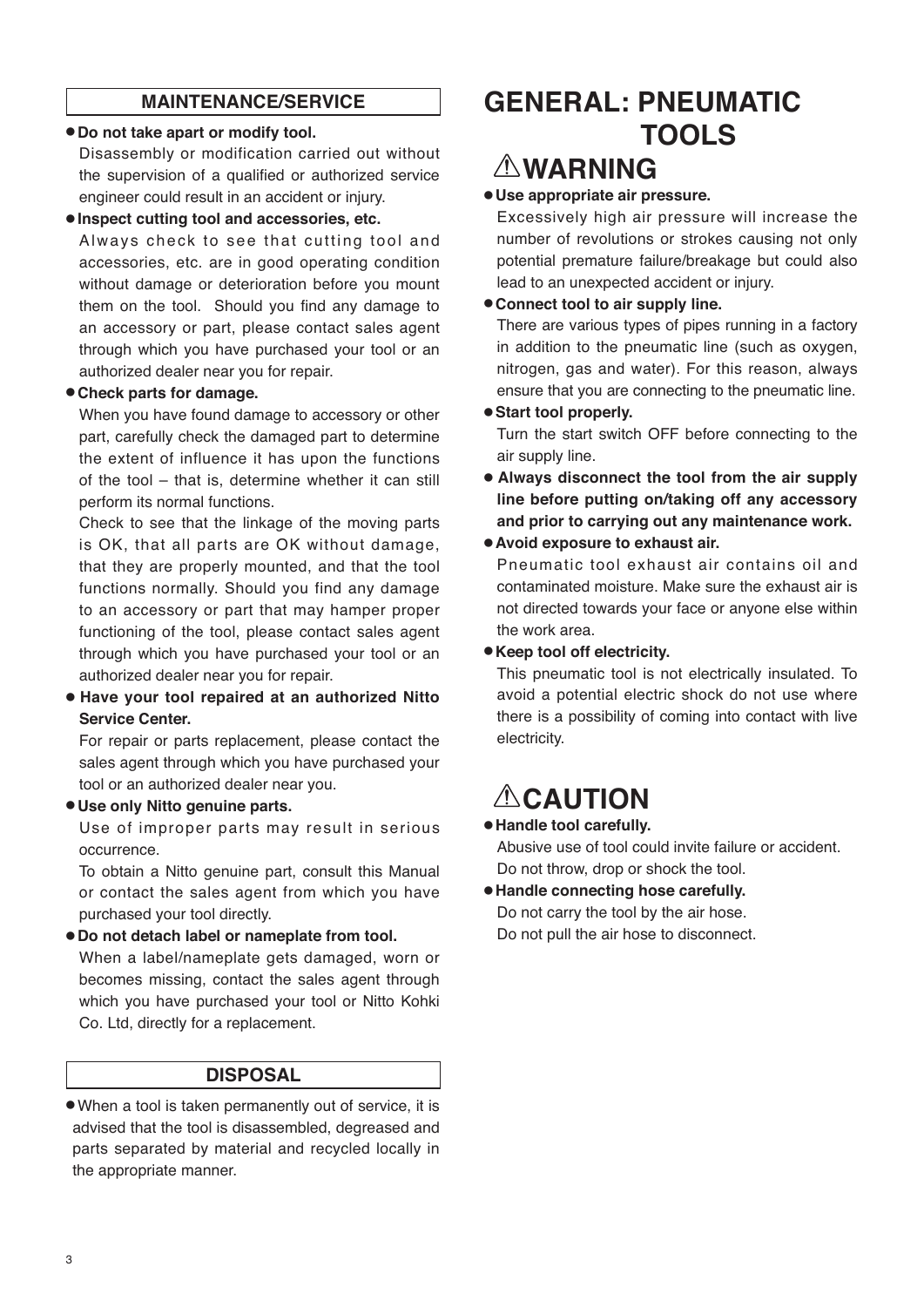# **INSTRUCTIONS FOR THIS TOOL**

## **About Your Tool**

# **WARNING**

### ● **Protect your body from the chips/filings.**

Hot chips/filings may fly out from the work piece. Always wear safety glasses, dust mask, earplugs, gloves (except knitted gloves) and long-sleeved garment.

Keep your face well away from the work piece.

- **Use our original Indexable Inserts.**
- **Do not use the worn or damaged Indexable Insert.**

## **1 USAGE**

This tool is designed for chamfering workpiece with Indexable Inserts.

### **3 NAME OF PARTS**

## **2 CHECK THE CONTENTS OF THE PACKAGE**

Check the contents and make sure that the tool does not have any damage which may have occurred during transportation. The contents should correspond to the list as follows. In case of damage/missing parts, please contact the sales agent from whom you purchased the tool.

| <b>Package Contents</b>           | Qtv | check |
|-----------------------------------|-----|-------|
| <b>CIRCUIT BEVELER CB-01</b>      |     |       |
| SPANNER T-6F                      |     |       |
| <b>HEX. SOCKET SCREW KEY 2</b>    |     |       |
| <b>INDEXABLE INSERT SET SCREW</b> | 2   |       |
| BUSHING PT1/4xNPT1/4              |     |       |
| <b>INSTRUCTION MANUAL</b>         |     |       |
| <b>DECLARATION MANUAL</b>         |     |       |

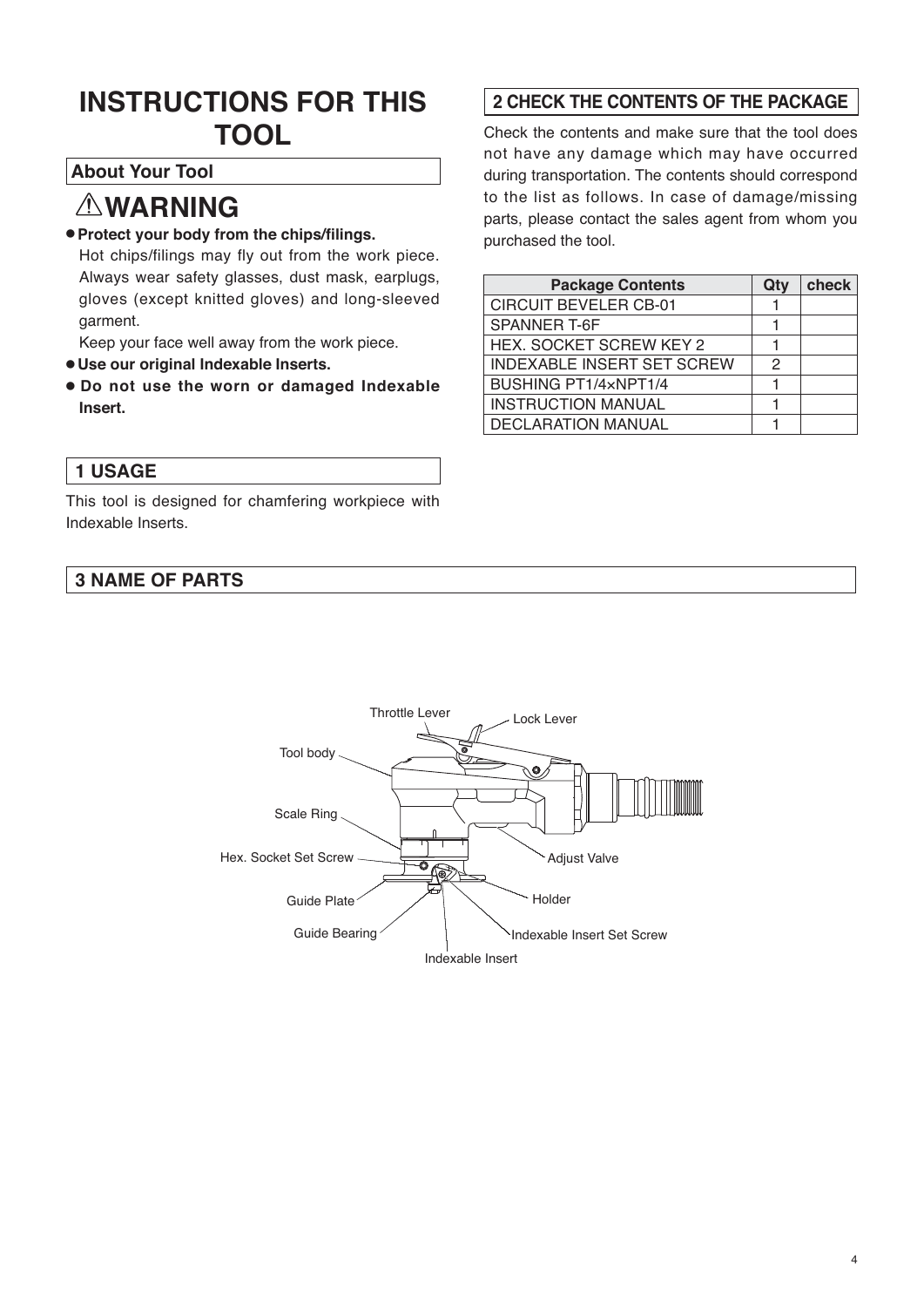## **4 AIR SUPPLY**

# **CAUTION**

● **Draw off drainage before starting operation. If the drainage enters into the tool, it can freeze around the exhaust port of the tool and result in output power reduction.**

### **4-1. Air Pressure**

Adjust air pressure to  $0.6$ MPa (or 6 kgf/cm<sup>2</sup>) with the air regulator. Lower pressure may result in insufficient performance. Higher pressure may result in premature wornout of parts. It is important to maintain the proper pressure with pressure regulator on air line.

### **4-2. Air Line** (Fig.2)

Use a 9.5 mm (3/8") I.D. air hose between the compressor and the tool. Compressed air comes to be cooled down and its drain be separated, as soon as the air leaves the compressor. The drain, however, is condensed in the piping, and can enter into the tool mechanism, and may cause malfunction.

So, install an air filter and an oiler between the compressor and the tool.

#### **4-3. oiler**

Install an oiler between the compressor and the tool. Use machine oil ISO VG-10 for lubrication and rust prevention. Negligence of the oil supply may cause damages on the tool. Lubricating the tool with high viscosity oil reduces the tool performance.

### **4-4. Lubrication** (Fig.2)

Before starting the tool, disconnect air hose from the tool and supply a few drops of machine oil ISO VG-10 to the air inlet port of the tool. Then reconnect and make idle running for a few seconds so that the oil should reach every part in the tool.



Fig.2

## **5 HOW TO OPERATE THE TOOL**

# **WARNING**

- **Always wear safety glasses during operating the tool. Wear respiratory protection when working in an environment where dust particles are generated during operation.**
- **Make sure the Throttle Lever is in the OFF position before connecting the air supply hose to the tool.**
- **Always disconnect the air supply hose from the tool before putting on/taking off indexable inserts or replacing parts.**
- **Never touch any moving parts of the tool when running.**

### **5-1. Dimensions of material to be chamfered**

Minimum chamfering dimensions are hole diameter 6.8mm, radius 3mm, and plate thickness 1.5mm. Also chamfering of groove, minimum depth required is 6mm. (Fig.3)

When chamfering a thin plate, adjust the chamfering amount so that the unchamfered thickness is 1 mm or more. If the unchamfered thickness is less than 1 mm, the plate may become caught in the gap between the Guide Plate and the Guide Bearing. (Fig.4)





Fig.4

### **5-2. Start and Stop** (Fig.5)

- (1) Check that the Throttle Lever is turned off and connecting the tool to the hose leading to air supply line.
- (2) Hold the tool, ① release the Lock Lever, and ② grasp the Throttle Lever to start.
- (3) When the Throttle Lever is released, it will automatically turn off.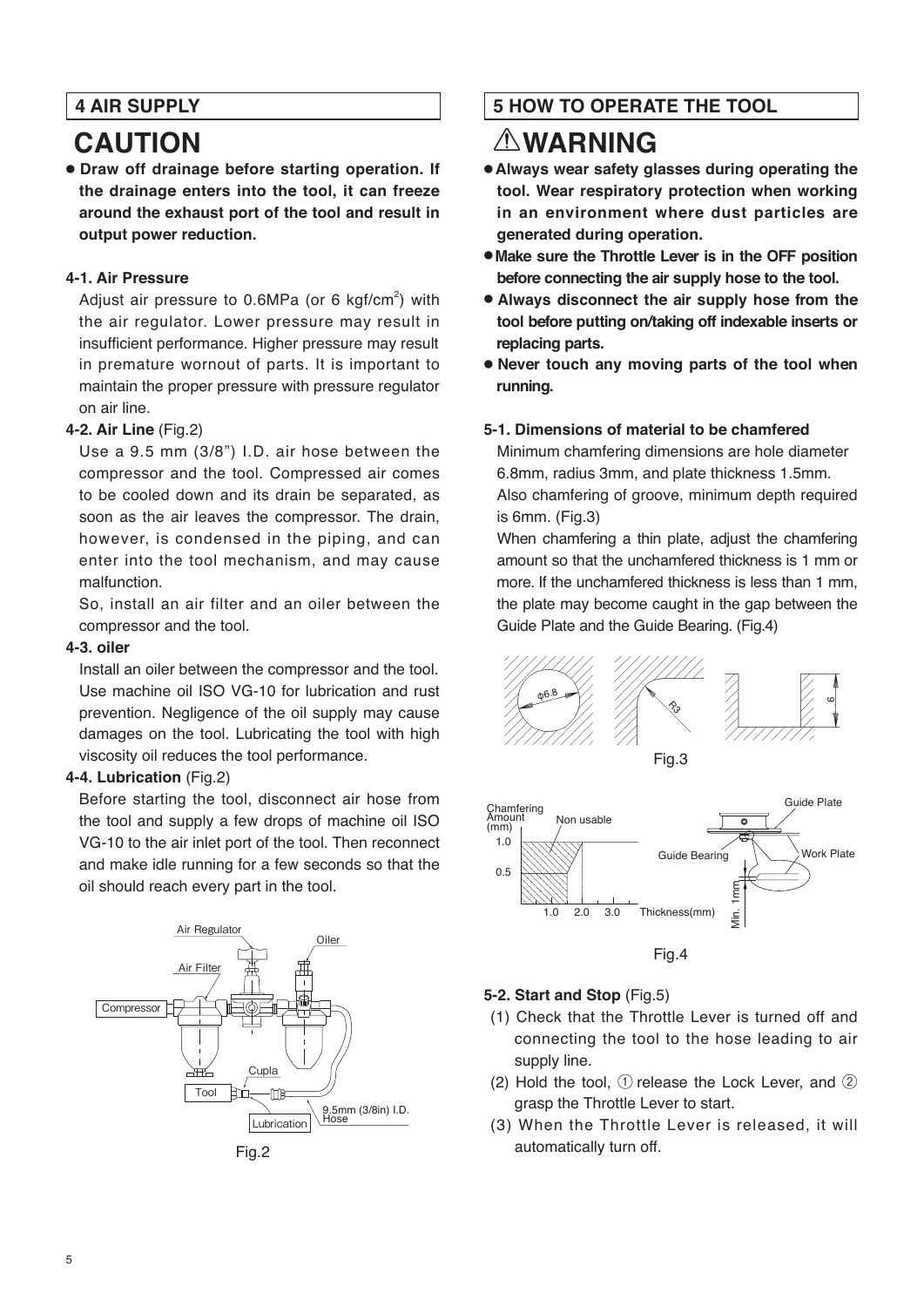

- **5-3. How to Adjust Chamfering Amount WARNING**
- **Disconnect the air supply hose from the tool before adjusting the chamfering amount.**

# **CAUTION**

- **If chamfering must be done exactly, chamfer the test piece and check the amount and condition of chamfering before actual chamfering on the workpiece.**
- **Maximum chamfering amount is C1.**
- **Alternately and gradually tighten two Hex. Socket Set Screws on the Guide Plate. If the one screw is tightened too much, the Guide Plate can be loosened.**
- (1) Loosen two Hex. Socket Set Screws on the Guide Plate with the accessory Hex. Socket Screw Key 2.
- (2) Rotate the Guide Plate to align the Reference Line with a decimal for a desired chamfering amount. (Fig.6)

 Chamfering amount increases or decreases by 1 mm with one turn of the Guide Plate.

- (3) Tighten two Hex. Socket Set Screws after adjusting the chamfering amount.
- (4) Chamfer the test piece and check the amount of chamfering. Repeat the above processes from 1 to 3 for fine adjustment of the desired chamfering amount.

 CAUTION: Never loosen the Hex. Socket Set Screw on the Scale Ring.



**5-4. Feeding speed**

# **CAUTION**

● **Be sure you should avoid quick feeding or heavy shock. Otherwise, this will cause damage to the Indexable Inserts or the tool failure.**

Refer to Table 1 for appropriate feeding speed.

If the worked surface is burned, the feeding speed is inappropriate.

If the swarf is burned even at suitable feeding speed, replace the indexable insert.

|      | Table 1  |
|------|----------|
| CO.5 | 10cm/sec |
| C1   | 5cm/sec  |

**5-5. How to Replace Indexable Inserts**

## **WARNING**

- **Always disconnect the air supply hose from the tool before replacing indexable inserts.**
- **Allow the indexable insert adequate time to cool off after use as indexable inserts can reach extreme temperatures.**

# **CAUTION**

- **Replace all the two Indexable Inserts at the same time. When only one Indexable Insert is replaced, smooth chamfering surface cannot be obtained and the life of the replaced Indexable Insert can be shorter.**
- **Remove the swarf on the surface of the Holder before installing a new indexable insert.**
- (1) Timing for replacement. (Three sides of each tip can be used.)

A dull Indexable Insert may be dangerous as it may chip off or damage the tool mechanism by vibration. Therefore, it must be replaced with a new genuine

- Indexable Insert, when the following cases happen. a. Indexable Insert damaged.
- b. Sparks when chamfering.
- c. Chamfering surface became rough.
- d. Cutting ability is decreased.
- (2) Indexable Insert replacement method
- a. Loosen two Hex. Socket Set Screws on the Guide Plate with the accessory Hex. Socket Screw Key 2. (Fig.7)
- b. Unscrew the Guide Plate and loosen the Indexable Insert Set Screw with the accessory Spanner T-6F (Fig.8)
- c. Install the new Indexable Insert (or the indexable insert rotated to a fresh edge) making sure it is in the correct direction and tighten them with the Indexable Insert Set Screw.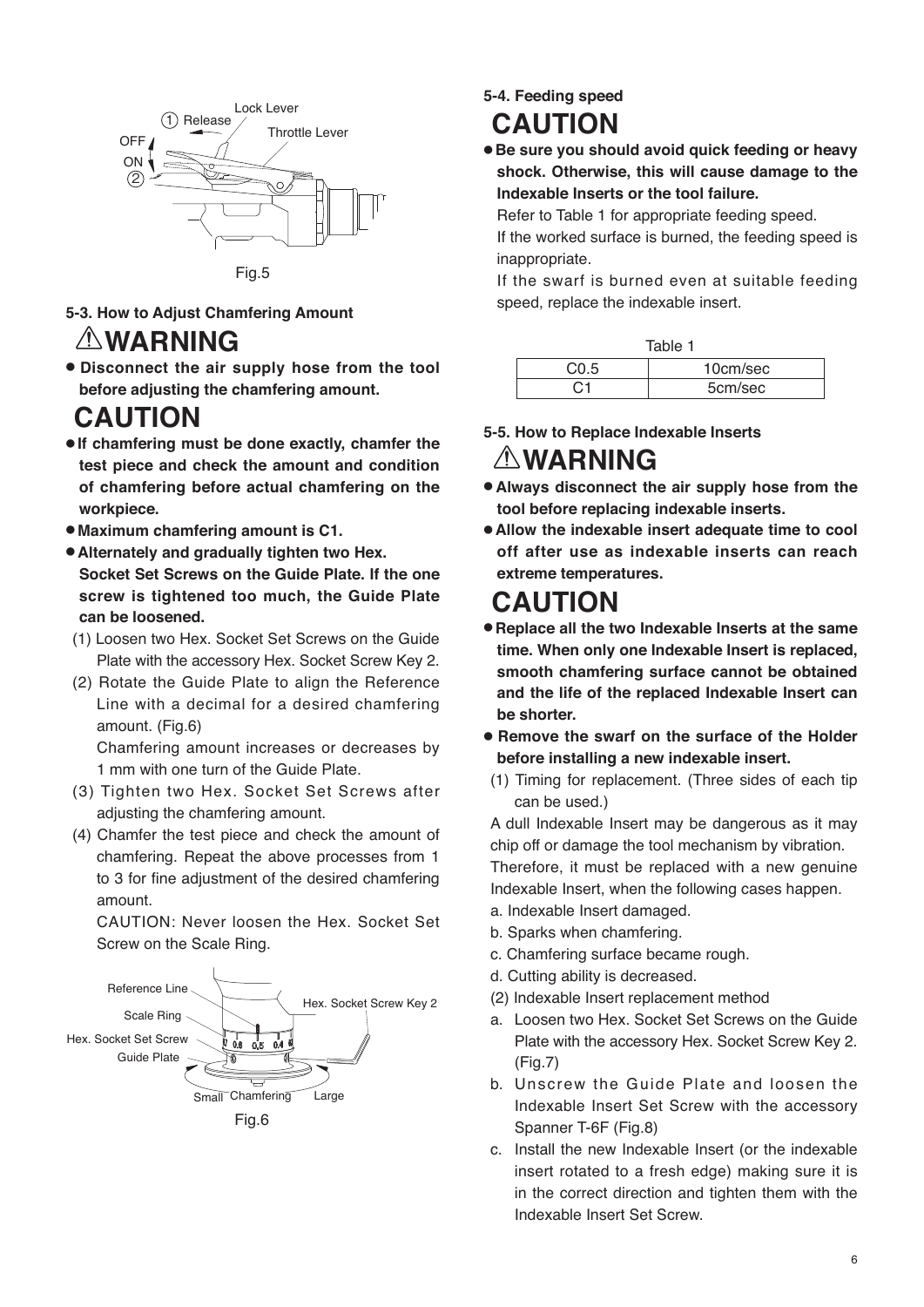- d. Also replace the other Indexable Insert in order of the above b and c.
- e. Install the Guide Plate, adjust the indexable insert for the desired chamfering amount, and tighten the two Hex. Socket Set Screws.



Fig.8

#### **5-6. Adjusting the Rotation Speed**

## **WARNING**

● **Never touch any moving parts of the tool when running.**

When the adjust valve is turned, the amount of airflow is changed to adjust the rotation speed.

When the adjust valve is turned to the furthest counterclockwise position, the tool reaches the maximum rotation speed. (Fig.9) Adjust the rotation speed according to the chamfering work.



## **5-7. How to use**

**ACAUTION** 

●**Always turn the Holder by depressing the Throttle Lever prior to contacting the workpiece then slowly engage the material.**

 **Never turn the Holder with pressing the tool against the workpiece, nor introduce the indexable inserts to the workpiece as abrupt or sharp actions. This can cause damage to the indexable insert or tool.**

● **If the initial cut is such an edge as in Fig.10, before chamfering, grind the edge off. Initially cutting an edge will give a heavy shock to the Indexable Inserts. This can cause damage to the Indexable Inserts, malfunction of the tool, or injury to the operator.**

When chamfering, fix the workpiece firmly.

 Especially, small parts must be held securely with a device such as a vice.

- (1) Hold the tool firmly, release the lock lever, and depress the throttle lever to start the tool.
- (2) Place the Guide Plate on the workpiece, and slowly pull the tool towards you or push it forward to introduce the indexable inserts to the material.
- (3) While holding the Guide Bearing against the workpiece, move the tool in a clockwise motion. (Fig.11)





## **5-8. How to Handle or Replace the Guide Bearing CAUTION**

● **If the Guide Bearing is hit or pressed excessively to the workpiece, it can be damaged.**

 **Dust or the swarf can enter into the Guide Bearing. Blow it off frequently, otherwise it can reduce the life of the Guide Bearing.**

If the Guide Bearing becomes hard to turn, replace it with a new one in the following order. (Fig.12)

- (1)Refer to "5-5 How to Replace the Indexable Insert" in the instruction booklet and remove the Guide Plate and the Indexable Inserts.
- (2) Insert the accessory Hex. Socket Screw Key 2 or a 2 mm dia. needle into the hole in the Holder.
- (3) Loosen the Bearing Set Screw by turning the 4 mm spanner counterclockwise.
- (4) Place a new Guide Bearing on the Bearing Set Screw and tighten it by turning the 4 mm spanner clockwise.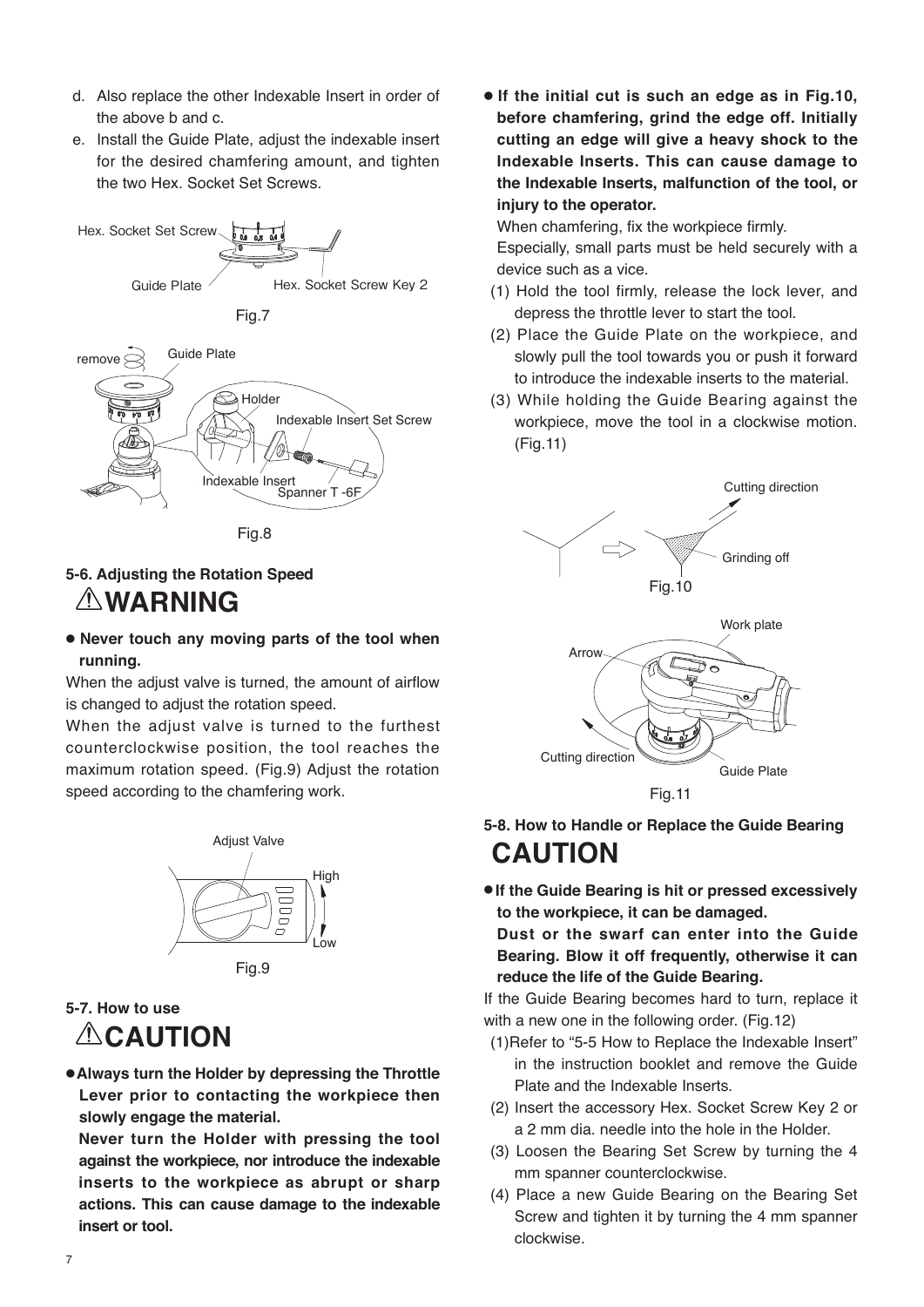

### **6 STORAGE AND MAINTENANCE**

## **6-1. Storage**

## **WARNING**

● **When tool is not used, store it out of reach of children.**

Avoid storing the tool in a location subject to high humidity. If the tool is left as it is used, residual moisture on the inside can cause rusting. Before storing, and after operation, oil the tool at the air inlet with machine oil ISO VG-10 and run it for a short time.

#### **6-2. Maintenance**

With prolonged use, the Indexable Insert supporting section of the Holder will sag. The sag will cause damage to the Indexable Insert. Therefore, the sagged Holder should be replaced. (Fig.13)



#### **6-3. Maintenance of Guide Plate**

If the swarf enters into the thread part of the main body or the Guide Plate, it may cause the Guide Plate not to turn and thus it may not be securely tightened. Blow the swarf off from the Guide Plate in the following cases. (Fig.14)

- After finishing operation
- When replacing the Indexable Insert
- When adjusting the chamfering amount



## **7 ORDERING SERVICE PARTS**

- For further operational and handling information or for replacement of parts and components, contact the company from whom you purchased the tool or an authorized dealer.
- In ordering parts and components give each part number, part name and quantity required.
- Use only NITTO genuine parts.

### **8 OPTIONAL PARTS**

| <b>Part No.</b> | <b>Description</b>                        | Qty               |
|-----------------|-------------------------------------------|-------------------|
|                 | TB09097 Indexable Insert 8.4 Ass'y        | 10 <sub>pcs</sub> |
|                 | TB09320 Guide Plate 78 Ass'y              | $1$ set           |
|                 | TB09323 Plate Ass'y for Straight edge use | $1$ set           |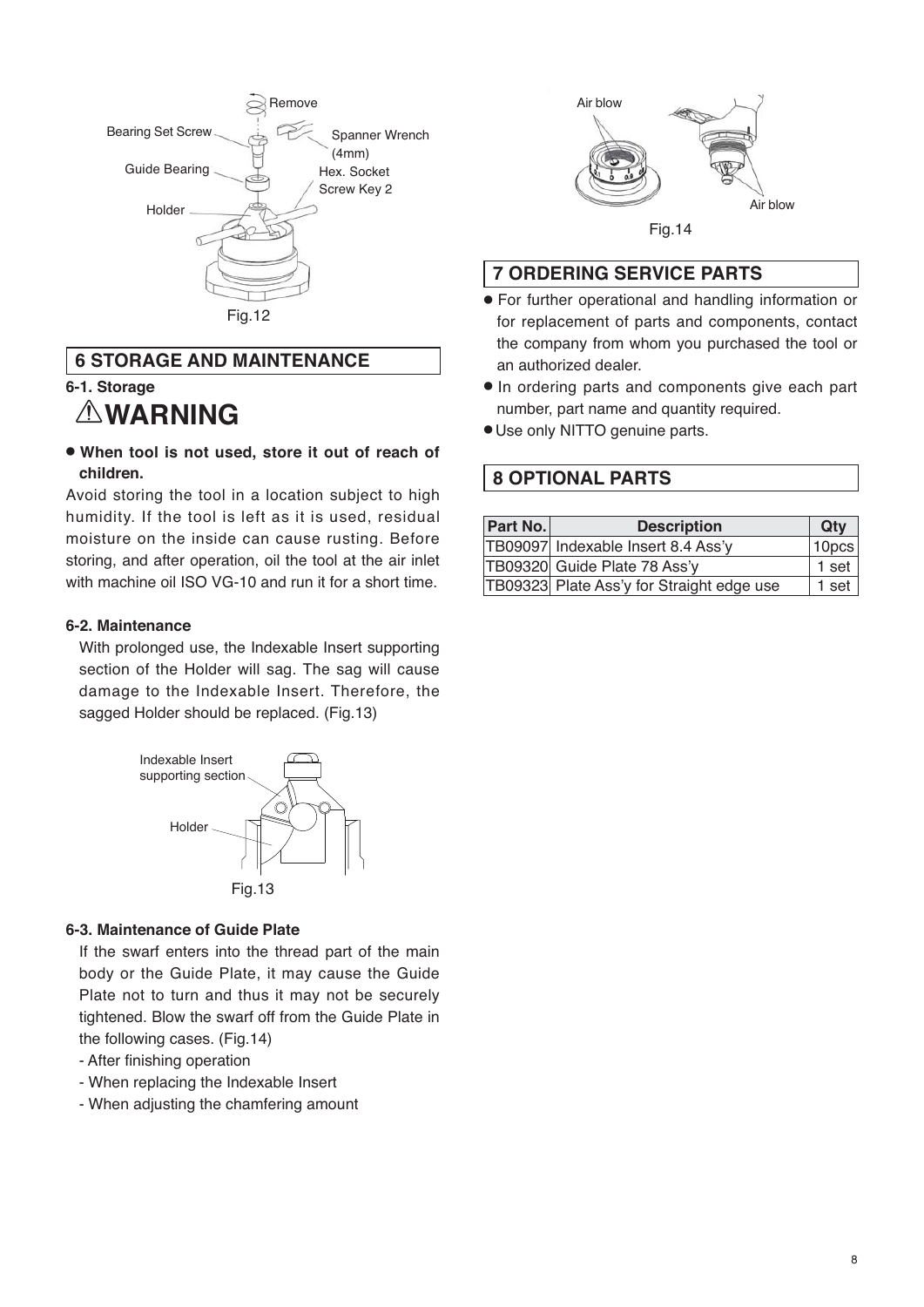# **WARNING**

This diagram is for your reference only. Do not attempt to service or repair the Tool. Do not take the Tool apart. Contact an authorized Nitto dealer for all service and repair of the Tool. Improper service and repair can cause accidents and service injuries. Never attempt to modify the Tool. Never attempt service or repair the Tool yourself.



The parts numbers with ( ) are included in the Ass'y parts written above them.

| No. | Parts No. | <b>Parts Name</b>          | Qty            |
|-----|-----------|----------------------------|----------------|
| 1   | TP15643   | Hex. Socket Set Screw 4X4  | $\overline{2}$ |
| 2   | TB09245   | Guide Plate                | 1set           |
| 3   |           | (TQ13684) Label Caution    | 1              |
| 5   | TQ11146   | Hex. Socket Set Screw 3X4  | $\mathbf{1}$   |
| 6   | TB09086   | Scale Ring Ass'y           | 1set           |
| 7   | (TQ13371) | Label Scale                | 1              |
| 8   | TQ13347   | Lock Screw                 | 1              |
| 9   | TQ13354   | <b>Bearing Set Screw</b>   | 1              |
| 10  | TQ13355   | <b>Ball Bearing 630ZZ</b>  | 1              |
| 11  | TQ13368   | Indexable Insert           | $\overline{c}$ |
| 12  | TQ13369   | Indexable Insert Set Screw | 2              |
| 13  | TQ13350   | Holder                     | 1              |
| 14  | TP15408   | Ball Bearing 626ZZ         | $\mathbf{1}$   |
| 15  | TQ13345   | End Plate B                | $\mathbf{1}$   |
| 16  | TB09122   | Blade Ass'y (4pcs)         | 1set           |
| 17  | TQ13342   | Rotor                      | 1              |
| 18  | TP04225   | Spring Pin 2X 4            | $\mathbf{1}$   |
| 19  | TQ13346   | Cvlinder                   | 1              |
| 20  | TQ13344   | End Plate A                | 1              |
| 21  | TQ07225   | Ball Bearing 695ZZ         | 1              |
| 22  | TQ13381   | Housing                    | 1              |
| 23  | TB09123   | Adjust Valve Ass'y         | 1set           |
| 24  |           | (TP12003) O-ring KS-5      | 2              |
| 25  | (TQ13374) | Retaining Ring ISTW-10     | 1              |
| 26  | TQ13454   | Parallel Pin B4X20         | 1              |

| No. | Parts No. | <b>Parts Name</b>                | Qty  |
|-----|-----------|----------------------------------|------|
| 27  | TB09088   | Lever Ass'y                      | 1set |
| 28  | (TQ13429) | SpringPin 2.5X25                 | 1    |
| 29  | (TQ13428) | SpringPin 3X25                   | 1    |
| 30  | TQ04671   | Seal Sheet 9X13.9X2              | 1    |
| 31  | TQ04664   | Valve                            | 1    |
| 32  | TQ04665   | Conical Spring 0.8X6.4X11.6X21.8 | 1    |
| 33  | TQ13352   | Connection                       | 1    |
| 34  | TB09246   | Hose Holder Ass'y                | 1set |
| 35  | (TP08812) | O-ring S-25                      | 1    |
| 36  | (TQ13683) | Label Model                      | 1    |
| 37  | CP28152   | O-ring JASO-1012                 | 1    |
| 38  | TB08130   | Air Hose J Ass'y                 | 1set |
| 39  | (TQ11519) | Label Lubrication                | 1    |
| 40  | TQ04367   | <b>Exhaust Hose</b>              | 1    |
| 41  | TQ13625   | Filter                           | 1    |
| 42  | TQ13621   | <b>Filter Spring</b>             | 1    |
| 43  | TQ04709   | Bushing R1/4XRc1/4               | 1    |

#### **Accessories**

| No. | Parts No. | <b>Parts Name</b>               | Qtv |
|-----|-----------|---------------------------------|-----|
|     | TQ13369   | Indexable Insert Set Screw      | 2   |
|     |           | TQ13376 SPANNER T-6F            |     |
|     |           | TP13892 Hex. Socket Screw Key 2 |     |
|     | TP02236   | Bushing PT1/4 XNPT1/4           |     |
|     |           | TQ13632  Instruction Manual     |     |